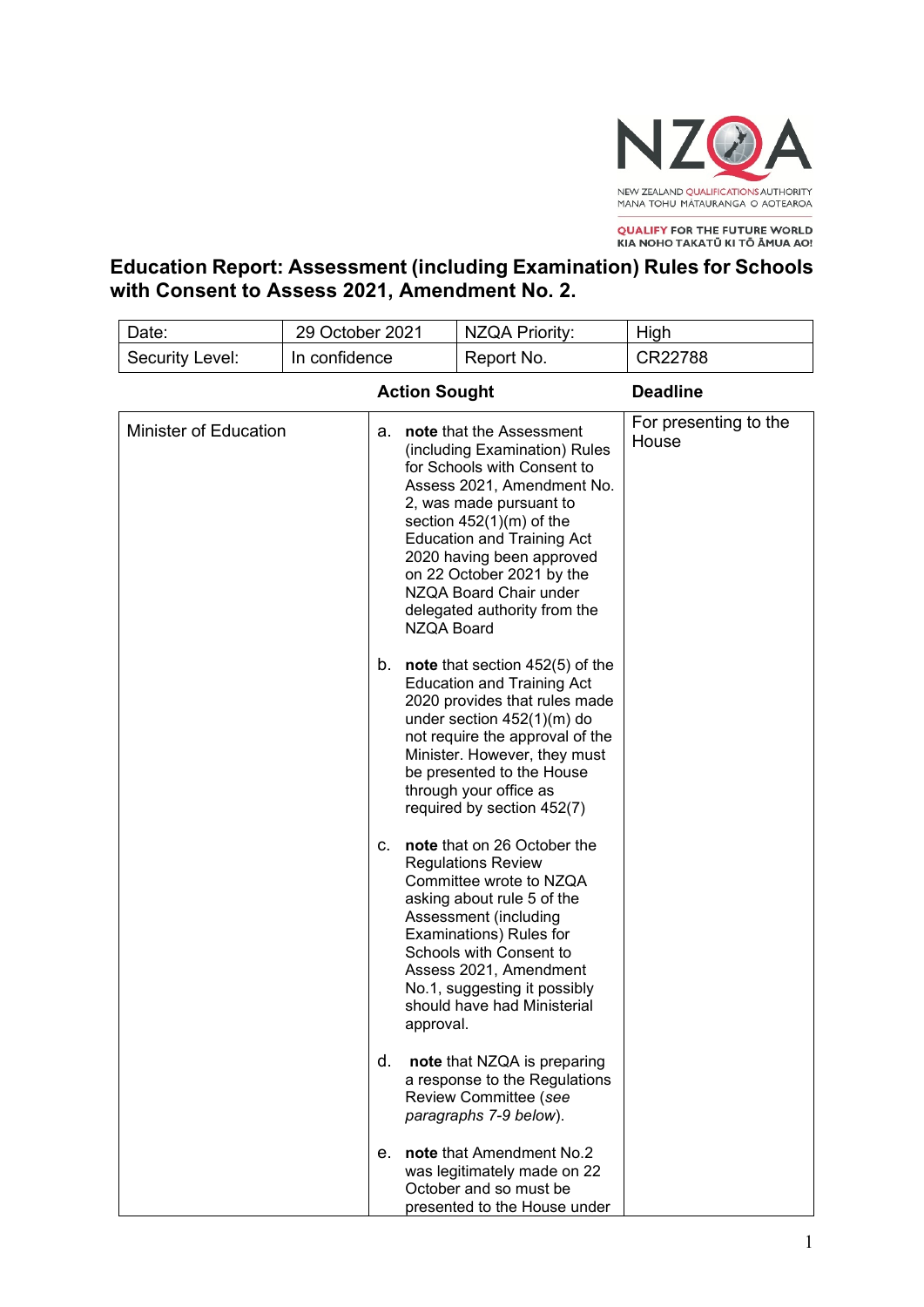|    | section $452(7)$ - the letter<br>from the Regulations Review<br><b>Committee about Amendment</b><br>No.1 does not change this,                                                                                                 |  |
|----|--------------------------------------------------------------------------------------------------------------------------------------------------------------------------------------------------------------------------------|--|
| f. | note that NZQA is confident<br>its response to the Committee<br>will provide a compelling<br>explanation to the Committee<br>that rule 5 of Amendment<br>No.1 was validly made, and<br>did not require Ministerial<br>approval |  |
| g. | note that copies of these<br>amendment Rules will be<br>provided to the House Office<br>for presenting to the House                                                                                                            |  |
| h. | agree that this report is<br>proactively released as part of<br>the publication of documents.                                                                                                                                  |  |

# **Enclosure/Appendix: Rules**

## **Round Robin: No**

# **Contact for Telephone Discussion (if required)**

| <b>Name</b>        | <b>Position</b>                          | Telephone   | <b>Cellphone</b> | 1 <sup>st</sup> Contact |
|--------------------|------------------------------------------|-------------|------------------|-------------------------|
| <b>Andrea Gray</b> | Deputy Chief<br>Executive,<br>Assessment | 04 463 4264 |                  |                         |

| <b>Minister's Office to Complete:</b> |           |                            |  |  |  |  |
|---------------------------------------|-----------|----------------------------|--|--|--|--|
| Noted<br>$\mathbf{1}$                 | ∏Seen     | $\Box$ Approved            |  |  |  |  |
| $\Box$ Needs change                   | Withdrawn | $\Box$ Overtaken by Events |  |  |  |  |
| Referred to:<br><b>Comments:</b>      |           |                            |  |  |  |  |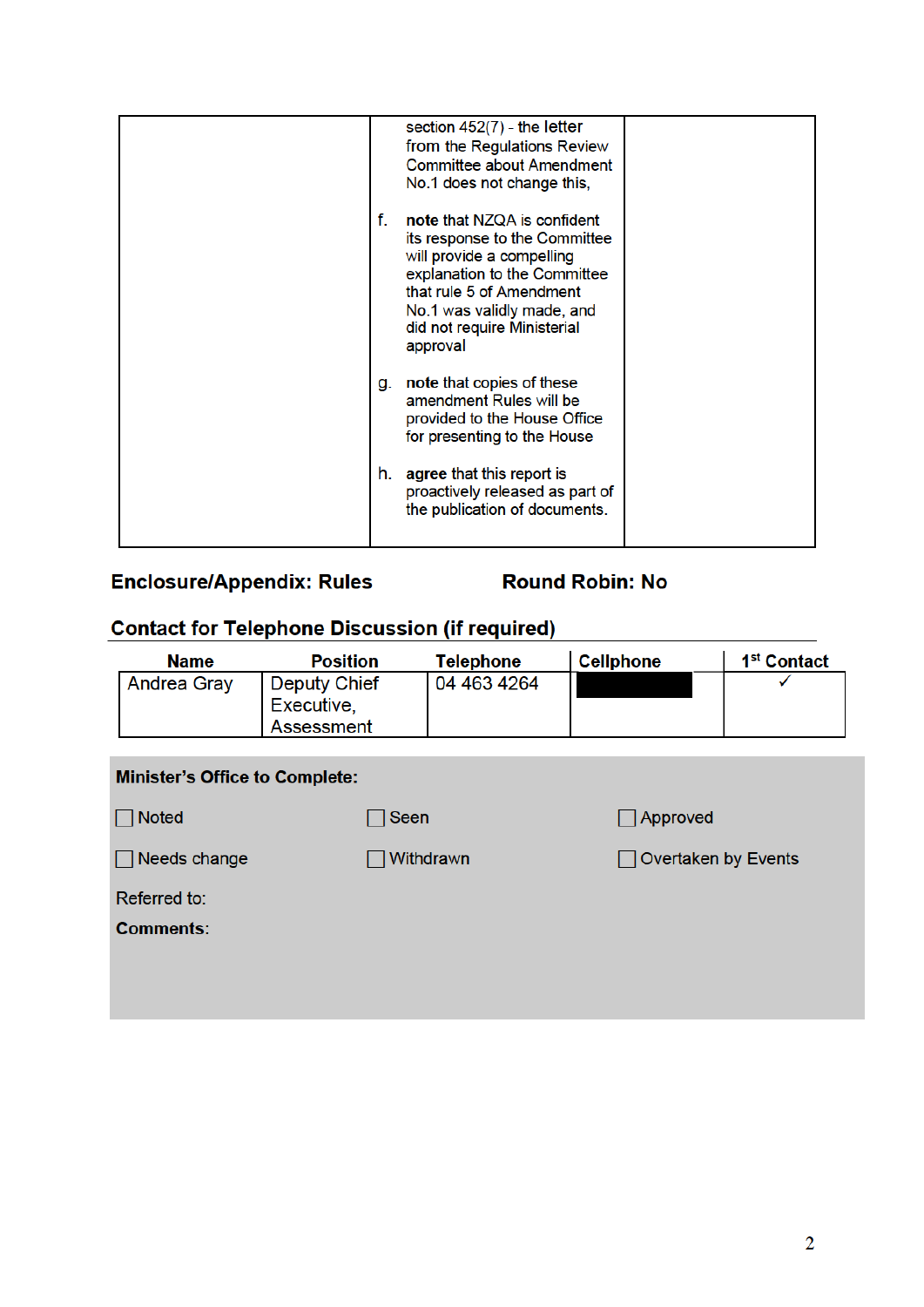#### Recommended Action

It is recommended that you:

- a. **note** that the attached Assessment (including Examination) Rules for Schools with Consent to Assess 2021, Amendment No. 2, made pursuant to section 452 (1) m of the Education and Training Act 2020 having been approved on 15 November by the NZQA Board Chair under delegated authority from the NZQA Board.
- b. **note** that section 452(5) of the Education and Training Act 2020 provides that rules made under section 452(1)(m) do not require the approval of the Minister. However, they must be presented to the House through your office as required by section 452(7).
- c. **note** that on 26 October the Regulations Review Committee wrote to NZQA asking about rule 5 of the Assessment (including Examinations) Rules for Schools with Consent to Assess 2021, Amendment No.1, suggesting it possibly should have had Ministerial approval.
- d. **note** that NZQA is preparing a response to the Regulations Review Committee (*see paragraphs 7-9 below*).
- e. **note** that Amendment No.2 was legitimately made on 22 October and so must be presented to the House under section  $452(7)$  - the letter from the Regulations Review Committee about Amendment No.1 does not change this.
- f. **note** that NZQA is confident its response to the Committee will provide a compelling explanation to the Committee that rule 5 of Amendment No.1 was validly made and did not require Ministerial approval.
- g. **note** that copies of these amendment Rules will be provided to the House Office for presenting to the House.

Proactive release recommendation

NZQA recommends that you:

h. **agree** that this report is proactively released as part of the publication of documents.

**Agree/Disagree**

 $\rightarrow$ 

Dr Grant Klinkum **Chief Executive**  29 October 2021

Hon Chris Hipkins **Minister of Education** 

 $8/2/21$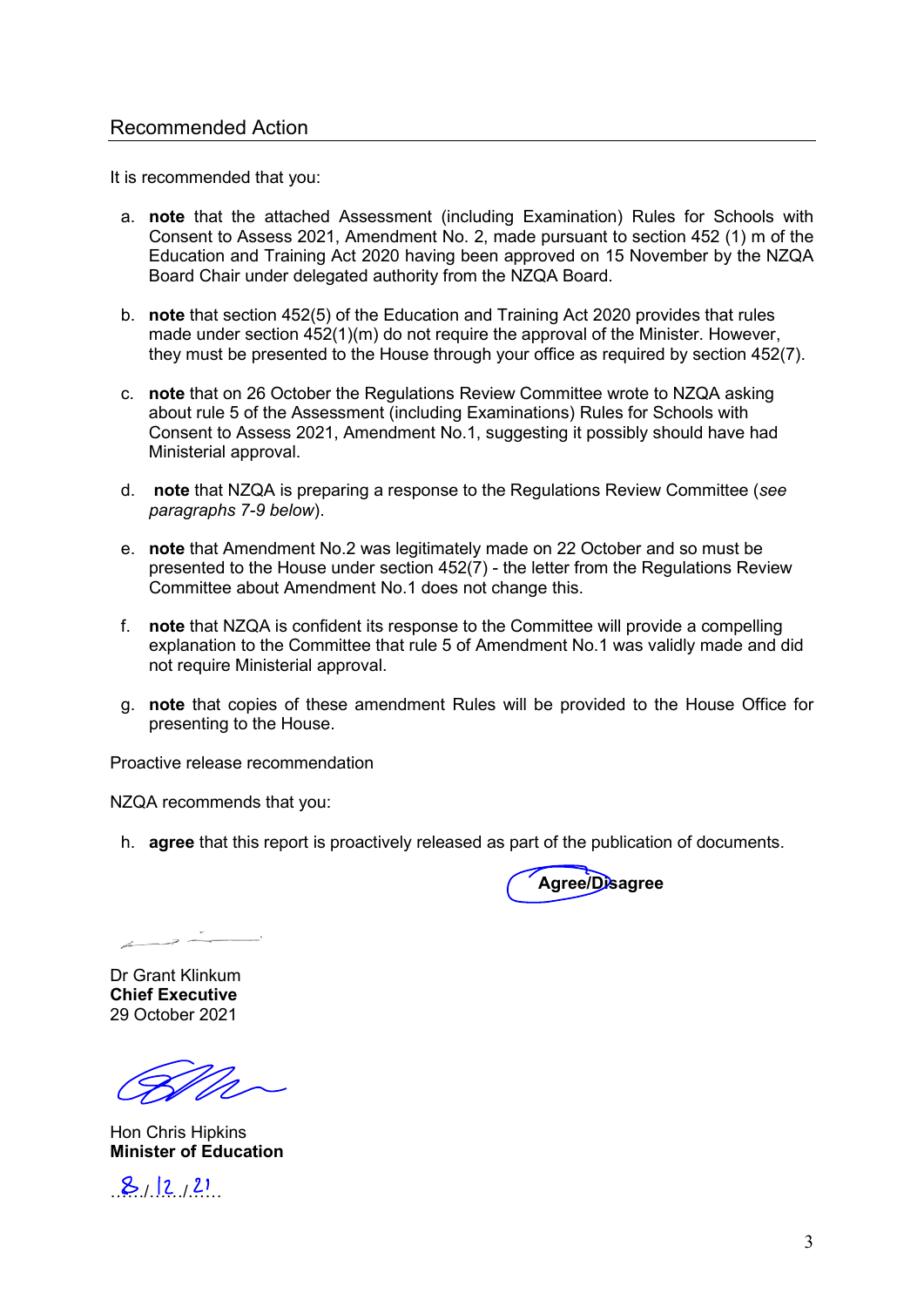### **Education Report: Amendment to the Assessment (including Examination) Rules for Schools with Consent to Assess 2021S**

### Purpose of Report

1. This report notes that the Assessment (including Examination) Rules for Schools with Consent to Assess 2021, Amendment No.2 was approved by the NZQA Board Chair on 22 October 2021 (*under delegated authority from the NZQA Board*) and notes that copies will be provided to the House Office for presenting to the House of Representatives.

#### **Background**

- 2. The Government has made policy decisions on NCEA relating to the further disruption to teaching, learning and assessment following the national Alert Level 4 lockdown on 17 August 2021 that resulted from the re-emergence of COVID-19.
- 3. The amendments give effect to those decisions by allowing additional Candidate learning recognition credits for Tāmaki Makaurau students and students outside Tāmaki Makaurau whose face to face schooling was disrupted for 20 or more School days during the 2021 School year. The credits are used for the award of an NCEA qualification and Vocational Pathways.
- 4. The additional credits are calculated as follows:

**Group 1 Candidates**: one Candidate learning recognition credit at any NCEA level for every 4 credits the student achieves at that level through internal or external assessment, up to the following maximums:

- a. for the award of Level 1 NCEA, no more than 16 Candidate learning recognition credits in total
- b. for the award of Level 2 NCEA, no more than 12 Candidate learning recognition credits at level 2 NCEA or above
- c. for the award of Level 3 NCEA, no more than 12 Candidate learning recognition credits at level 3 NCEA or above.

**Group 2 Candidates**: one Candidate learning recognition credit at any NCEA level for every 5 credits the student achieves at that level through internal or external assessment, up to the following maximums:

- a. for the award of Level 1 NCEA, no more than 8 Candidate learning recognition credits in total
- b. for the award of Level 2 NCEA, no more than 6 Candidate learning recognition credits at level 2 NCEA or above
- c. for the award of Level 3 NCEA, no more than 6 Candidate learning recognition credits at level 3 NCEA or above.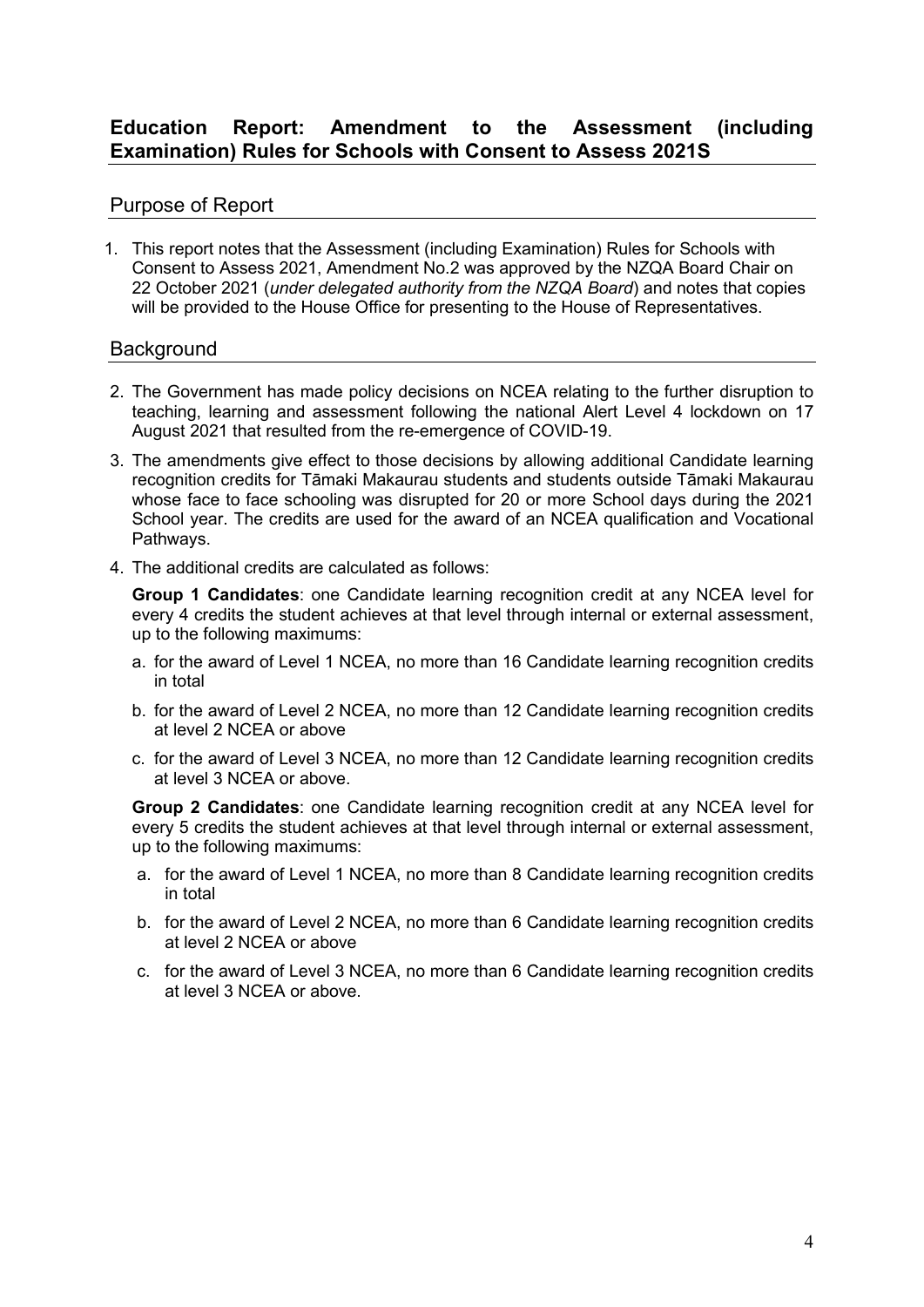**Group 3 and 4 Candidates:** one Candidate learning recognition credit at any NCEA level for every 5 credits the student achieves at that level through internal or external assessment, up to the following maximums:

- a. for the award of Level 1 NCEA, no more than 10 Candidate learning recognition credits in total
- b. for the award of Level 2 NCEA, no more than 8 Candidate learning recognition credits at level 2 NCEA or above
- c. for the award of Level 3 NCEA, no more than 8 Candidate learning recognition credits at level 3 NCEA or above.

#### **Group 5 and 6 Candidates:**

#### **Upon application to NZQA SQAL, the response for these individual Candidates will be either:**

**Option A:** one Candidate learning recognition credit at any NCEA level for every 4 credits the student achieves at that level through internal or external assessment, up to the following maximums, and

- a. for the award of Level 1 NCEA, no more than 16 Candidate learning recognition credits in total
- b. for the award of Level 2 NCEA, no more than 12 Candidate learning recognition credits at level 2 NCEA or above
- c. for the award of Level 3 NCEA, no more than 12 Candidate learning recognition credits at level 3 NCEA or above.

#### **Or**

**Option B**: one Candidate learning recognition credit at any NCEA level for every 5 credits the student achieves at that level through internal or external assessment, up to the following maximums, and

- d. for the award of Level 1 NCEA, no more than 10 Candidate learning recognition credits in total:
- e. for the award of Level 2 NCEA, no more than 8 Candidate learning recognition credits at level 2 NCEA or above
- f. for the award of Level 3 NCEA, no more than 8 Candidate learning recognition credits at level 3 NCEA or above.
- 5. Affected students in Groups 1,3,4,5 and 6 are also given a reduction in the number of credits required to gain Certificate endorsement, Course endorsement and University Entrance.

#### Authority for making the Rules

6. Section 452 (5) of the Education and Training Act 2020 provides that rules made under section 452(1)(m) may be approved by the Board but do not require the approval of the Minister. The Board has delegated the approval authority to the Board Chair. Once made, they need to be presented to the House of Representatives as required by section 452(7), and ten copies will be provided to the House Office for this purpose.

#### Regulations Review Committee letter

7. The Regulations Review Committee (RRC) wrote to NZQA on 26 October about rule 5 of the Assessment (including Examinations) Rules for Schools with Consent to Assess 2021, Amendment No.1, relating to credits for NCEA course endorsement for eight of the Te